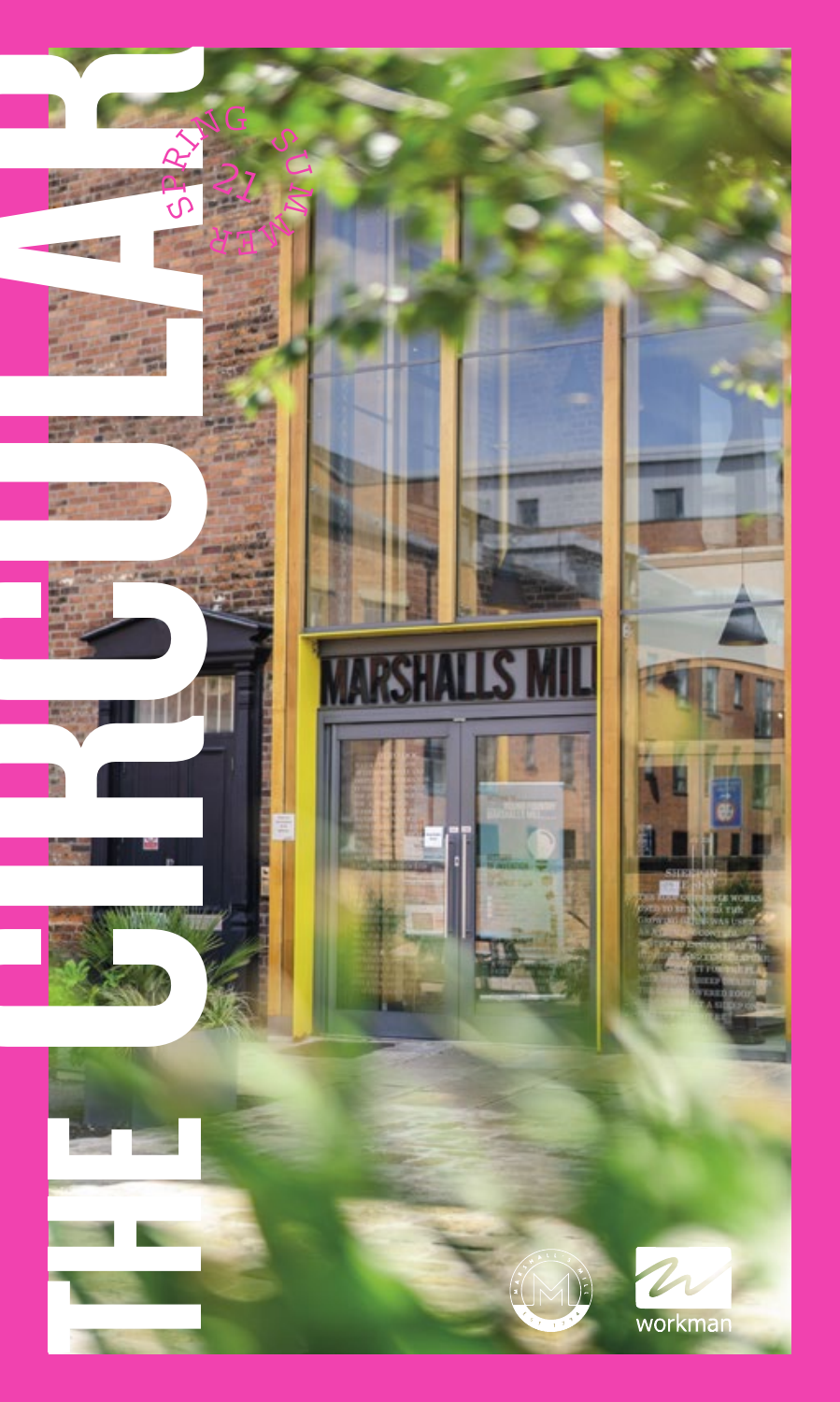WELCOMES

## Hello and welcome back, in more senses than one!

Following a time that has been so strange and disruptive to so many, we're delighted to welcome back all of you that are returning to your offices following a topsy turvy year of Teams, Zoom and more daily jaunts than you can shake a walking stick at.

It's safe to say that everyone will have felt disconnected on one level or another throughout the last year, and as a creative community that thrives on collaboration, we can see that those in our estate will really be feeling it. So, what better time to reintroduce The Circular, and in turn reintroduce to each other? The magazine will be available both digitally and in print for those that are getting a little tired of the digital world.

We hope that this edition will give you just a small slice of what's been going on at the Marshall's Mill and Round Foundry estate in recent months, from charity fundraising to huge new business wins and new tenants. Despite the challenges, the community spirit here is still strong and we're so pleased to see more and more faces safely returning to our little corner of Leeds.

One of the best things about working here is seeing familiar faces and bumping into one another in the cafes and bars – let's hope there's much more of that in the coming months. Here's to being back, better than ever.



# Round & About

### Aaron's Flight Against Loneliness

Huge congratulations go to Aaron Chandler from MCG, based here in Marshall's Mill, who took on a mammoth 24-hour stream in March for Mind, the mental health charity which also works to combat loneliness. Aaron hosted a long-haul stream of 'Digital Combat Simulator World', a combat flight simulation game that simulates fighting in modern day aircraft, and his skyrocketing efforts raised a brilliant £315 for Mind. That will all go towards helping those that need help with a mental health problem. Well done, Aaron!



# Bolser Brings a Taste of California to Marshall's Mill

Marshall's Court based digital agency Bolser has gone from strength to strength over the years, working with huge names including Jet2, Taco Bell and Xbox. Bolser recently announced one of its most exciting business wins to date, as the team won a global pitch for M12, Microsoft's venture fund which is headquartered in San Francisco, USA. The pitch was led by Head of Design Hanneka Kilburn and a predominantly female team.

# Round Foundry Media Centre Management Moves to Employee Ownership

In a year that's seen lots of changes, there's some exciting news from Creative Space Management, the management team at the Round Foundry Media Centre who are also based in the building. The company announced that it has moved to an employee ownership model, which effectively transfers all business interests to a Trust, which will manage the shares and bonuses on behalf of the firm's 25 staff members. The move means that all CSM's employees now have an equal stake in the business and the added potential for annual bonuses based on profits. Paul Taylor, one of the directors at CSM, well-known to many readers of The Circular, spoke about the new model for the business, saying:



"Whilst employee ownership schemes are becoming more popular, it is still quite unusual for a business operating in our sector to make this move. After looking at all the options, we firmly believe that this is the very best model to secure the long-term stability, success, and growth of Creative Space Management for our employees and our customers. It gives the people who work within all areas of the business a real stake in its future success. This makes for a more robust and competitive business; with motivated, committed, well-informed staff that can deliver exceptional levels of customer service to our public and private sector clients."

Left: Marshall's Mill Entrance Above: Bolser Head of Design; Hanneka Kilburn Above Right: CSM Directors; Paul Fallon, Paul Taylor, Simon Walton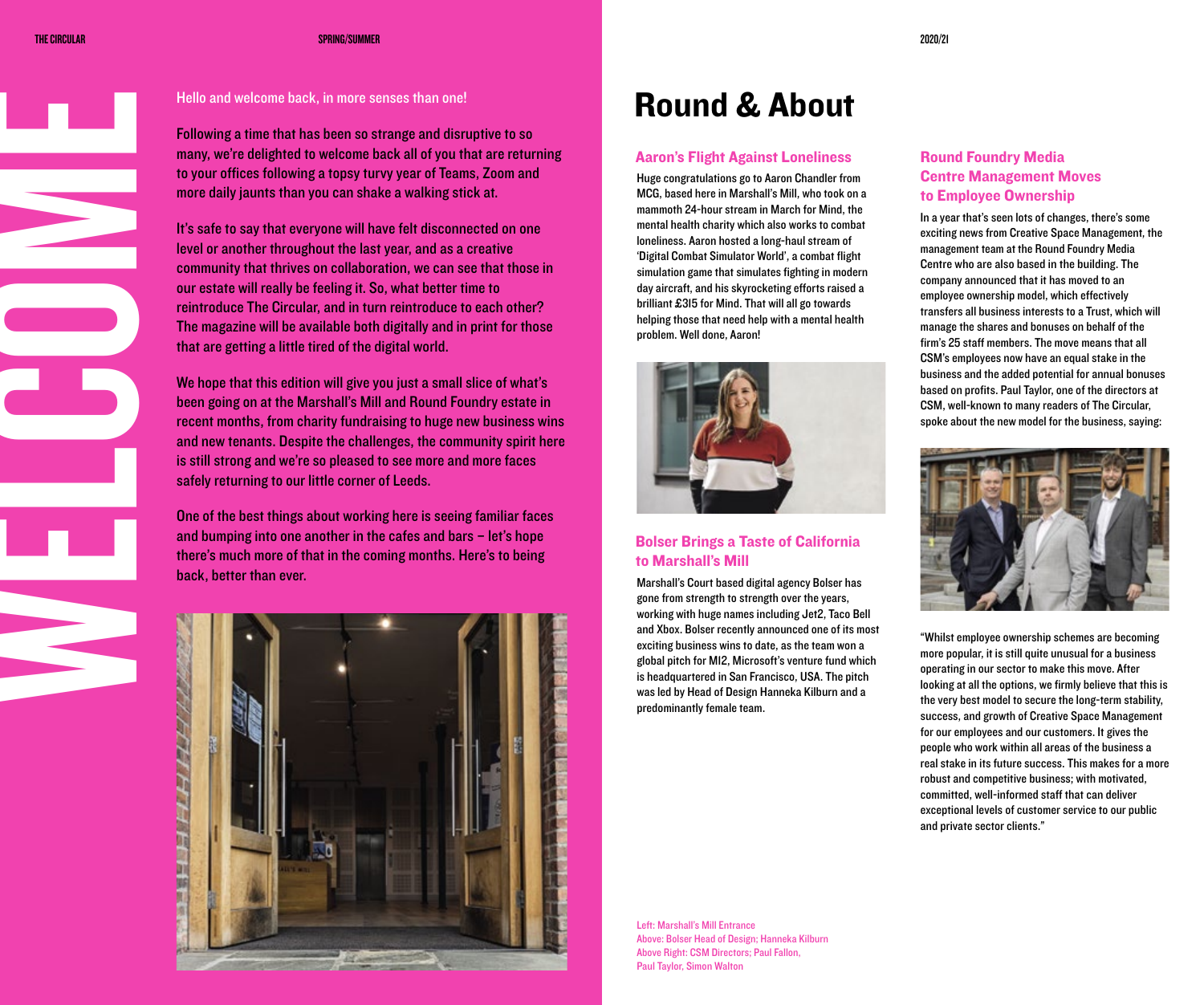# Back in Business

There are so many things that we've missed in the last year, but we have to say, sitting down for a cold pint at The Cross Keys and The Midnight Bell, as well as watching the world go by with a coffee and a brownie at Out of the Woods, might just be what we've missed the most.

Thankfully, the area's much-loved independent food and drink spots are back open, both indoors and outdoors, so for those that are new to the estate or have been away for a while, here's what's on offer:

# David St. Café

David St. Café has been a part of the community for more than 25 years and is renowned for its unbeatable bacon butties, baked potatoes and fry ups. The café has been open for takeaway for the last few months but now is the time to pop in, relax, and enjoy their delicious home cooked food.

Booking Options: Just turn up!

### Northern Monk Refectory

We can't forget our neighbours over at Northern Monk. Their refectory, located on the first floor of the Old Flax Store next to Marshall's Mill, showcases the varied styles of beer that is brewed on site and the kitchen hosts regular takeovers from local food vendors.

Booking Options: Book your table online.

## Out of the Woods

Purveyors of some of the best coffee in Leeds and melt-in-your-mouth brownies, Out of the Woods are back open with additional outdoor seating. Whether you fancy a sweet treat with your coffee or something a bit healthier such as a Brazilian Super Food Bowl, Out of the Woods is the place to be.

Booking Options: Just turn up!

### The Cross Keys

Built in 1802 as a watering hole for the surrounding foundries, The Cross Keys has been at the heart of our community for decades. As well as being packed with everything from local ales to the best craft beers around, it's also home to one of the best wine lists in Leeds and able to offer almost everything by the glass. With its traditional features and pretty beer garden, the pub has a warm country feel that can be difficult to find in the city centre.

Booking Options: Book your table online.

# The Midnight Bell

That's right, there's not one but TWO incredible pubs here. The Midnight Bell is Leeds Brewery's flagship pub, serving a delicious selection of the brewery's range of beers, from classic session beer to premium kegged lager and American style pale ale. With one of the best beer gardens in Leeds and a seasonal food menu using the finest ingredients Yorkshire has to offer, it's a perfect spot.

Booking Options: Book your table online.



# From the Mill

There have been some big changes this year at SimpleUsability, the behavioural research company based in Marshall's Mill, as the company has now been acquired by communications agency CDS.

The two companies had been working together for three years before the acquisition. CDS hopes that combining the two firms will strengthen its in-house behavioural insight offering and help the team to deliver a joined-up communications solution to its digital and print customers.

As a leading figure within the Yorkshire tech community, SimpleUsability's founder Guy Redwood will remain within the business, and CDS will welcome SimpleUsability's 15-strong team of digital specialists, 35 active clients and its research lab and office space here in the Mill.



Mark Gair, who is the managing director of CDS said of the acquisition:

"Until now, we had to utilise our partner network to oversee large elements of behavioural research and experience testing in order to offer an end-to-end solution to our clients – which include the Metropolitan Police, National Policing, Social Work England and recently-won Yorkshire Water.

"We had been searching for the for the right acquisition within this space for two years, before we entered into discussions with SimpleUsability earlier this year. Having worked alongside Guy since 2017, we had already been wowed by the team, and knew it was an ideal fit – both commercially and culturally.

"Guy is well-respected by everyone at CDS, as well as being a real evangelist for behavioural research and user experience in the North. We're looking forward to a bright future together."

Guy Redwood, founder of SimpleUsability added: "The best customer experiences start with a deep understanding of audience needs, and our clients place enormous value on the insight we deliver. In recent years, SimpleUsability has been broadening its range of services by partnering with CDS – something which has proven to be highly successful.

"Both companies share a passion for the diligent exploration of customer needs and delivery which delights. With this deal we can offer our clients a complete range of services centred around their end customers' needs."

Best of luck to the SimpleUsability team on the new venture.

# Blynk Teams Up with Leeds United

Before this year, creative technology company Blynk predominantly worked in the travel and retail sectors, but their most recent project has seen them head just down the road to Elland Road, the home of Leeds United. Working in partnership with Design4Retail and Adidas, the team has recently completed a project which will elevate the Elland Road club store.

The brief was to enhance the customer experience through brand-led engagement and eye-catching digital displays. Blynk delivered and installed all of the digital elements, including:

- LED Displays
- LED Tickers (a display that can be used to show custom scrolling or static messages)
- An LED Goal Post
- Integration of Blynk's content management system into the clubs existing screens to allow for easy scheduling
- The creation of a custom web portal, allowing the store to add custom messages and team news to the LED tickers from any device.
- Content creation for all displays, including animation of branded content.

Fingers crossed that stadiums will be back open soon and fans will be able to see Blynk's hard work in action.

Left: The Cross Keys Above Left: Mark Gair (MD CDS), Guy Redwood (SimpleUsability) and Fergus Bailie (CEO Bailie Group)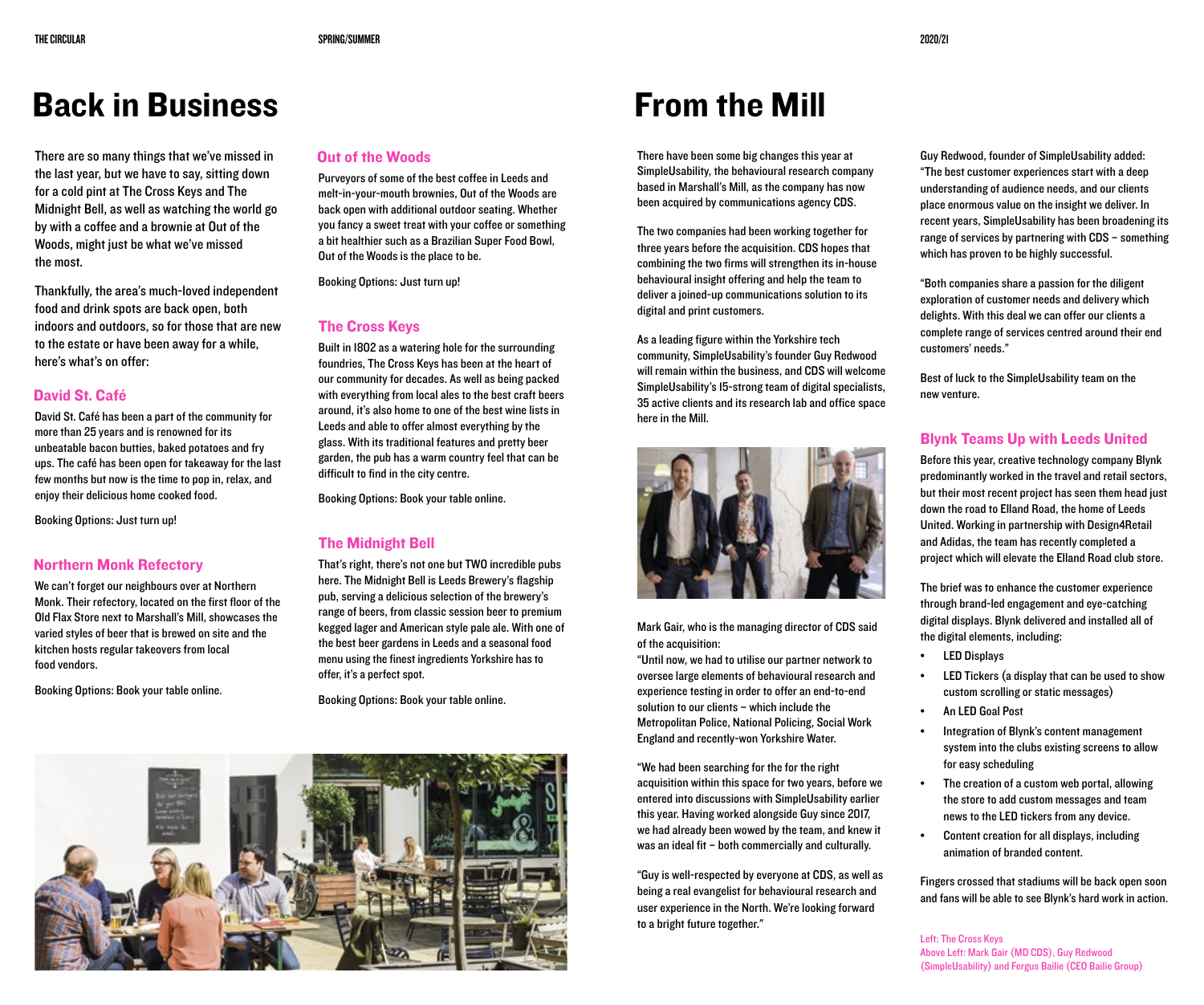# **BOIN USLY**

# A New Era as Elmwood Leeds Becomes Born Ugly

Water Lane stalwarts Elmwood, proudly and justifiably named the world's most effective brand design agency, has been reborn as 'Born Ugly' following its demerger from the Elmwood Group.

Born Ugly is a creative partnership of strategists, designers and digital experts with a strong track record that spans four decades and six continents, but now with a new direction.

The Born Ugly brand positioning and identity was created in-house at the company's Water Lane studio by its team of strategists and designers, and crafted by Grammy-nominated and Cannes Lion winning artist Alex Trochut.

The team describes the Born Ugly name as 'born from a fundamental truth that even the very best of ideas start 'ugly', whether they help start a fledgling business or help a brand leader stretch their advantage. They all start raw, uncrafted and lacking validation. More than this, the creative process itself is ugly. It is not a sausage machine. It is a process driven by the tension that pushes boundaries and delivers extraordinary impact.'

The brand icon is Born Ugly's 'mark of potential' and represents a squiggle used to highlight ideas and insights with the greatest potential. The purpose drawn brand mark has been crafted to be ugly and raw, as well as beautiful and balanced, with a mix of lower case and caps.

Born Ugly is led by Jonathan Sands OBE (Chairman), Sarah Dear (Managing Partner), Sabrina Ahmed (Senior Partner, Client Services), Wander Bruijel (Senior Partner, Strategy & Provocation) and Rob Skelly (Associate Creative Director).

Jonathan Sands OBE, the chairman at Born Ugly spoke about the rebrand, saying "Our plan is to build on the success of the Leeds business coming off the back of a very successful year and tread a different path to Elmwood now. I have no doubt that business will go on and do bigger and better things. Our plans for Born Ugly are clear and exciting and in time I want to step back knowing that we've achieved something really special and different once again. I want to put succession in place from the very start hence me diluting my share-holding very quickly."

# "Born from a fundamental truth that even the very best of ideas start 'ugly'"

Sarah Dear, Managing Partner at Born Ugly adds, "We have a history that spans forty years, and we have always believed that ugly fights harder and has somewhere to go. Ugly feeds bravery and endeavour. Ugly isn't scared to embrace dangerous creative that has the power to disrupt and breakthrough. With conviction, ugly redefines the status quo and creates something truly remarkable."

Sarah continues: "I'm extremely excited to lead the future of Born Ugly together with my colleagues. At Born Ugly we truly believe that the work we do should always have a remarkable impact in the world. It is why we are relentless in our pursuit to go deep and uncover the ideas with the potential for extraordinary. And we bring together some of the best creative minds in the industry to create truly remarkable work."

If you've had the opportunity to wander past the company's studio recently, you might have noticed signs for 'The Furnace'. Born Ugly is also the founder of The Furnace, a creative hothouse where like-minded businesses with different specialisms share its studio space and work with the team to deliver impact for its clients. It is already home to one of the fastest-growing digital businesses in Europe, a pioneer in virtual experiences and spaces, interactive gaming and film, and a Product Design & UX Consultancy specialising in user-centric digital products & services.

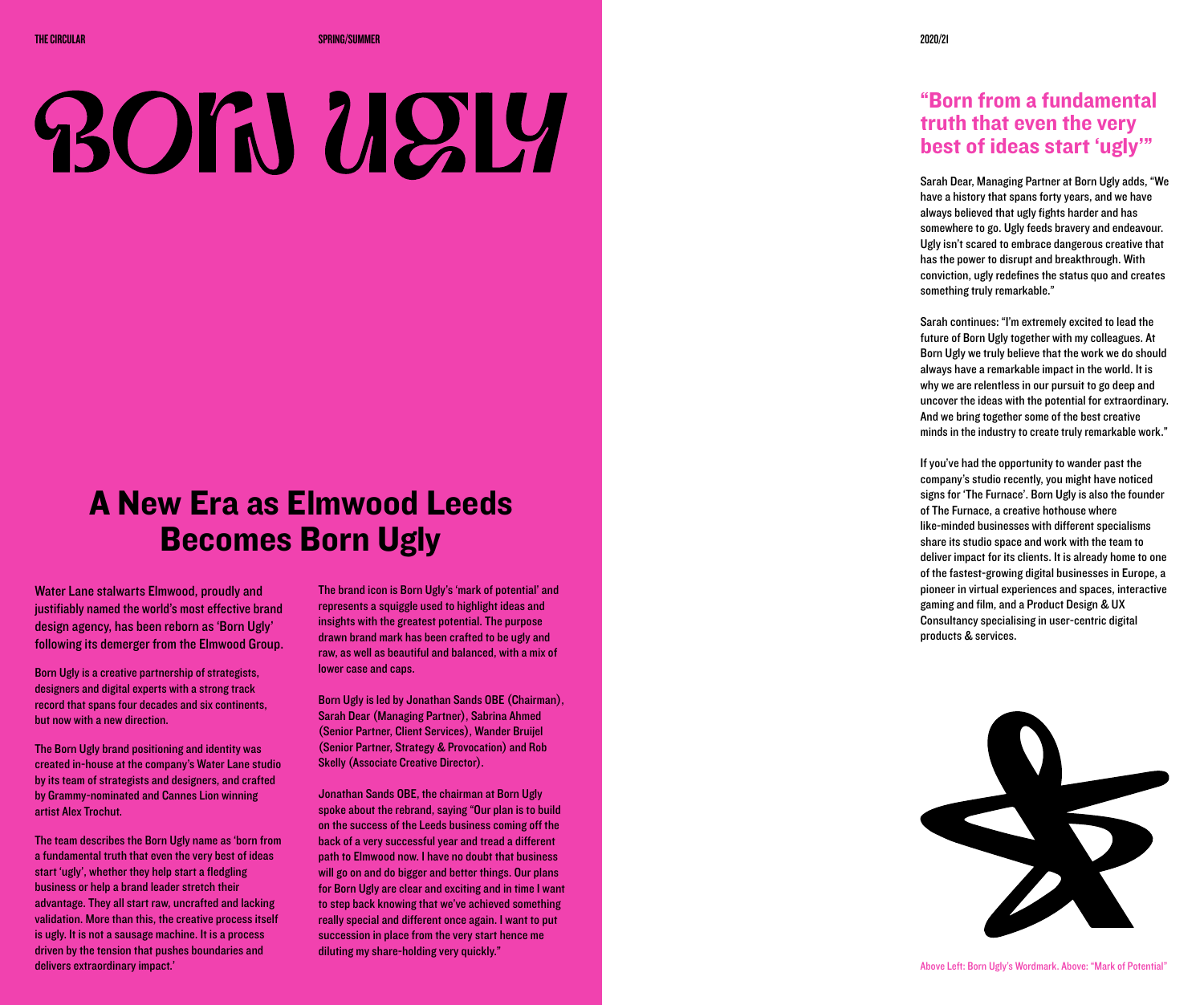

# Big News From the Small Screen

The news that Channel 4 was set to move its headquarters from London to Leeds in 2019 was huge for the city, but at Marshall's Mill we've been lucky enough to have two TV greats, Duck Soup Films and True North TV, making great TV from the city for a while now.

The two production companies, based in the Mill and Marshall's Court, have both shared exciting news. Duck Soup, which makes fresh, authentic and entertaining TV dramas and feature films, has joined Channel 4's Indie Growth Fund. Launched in 2014, the fund provides funding for independent production companies based in the UK to help them to grow and develop their business. Since its inception, the fund has made 23 investments and there are now 13 companies in the portfolio.

Between them, Duck Soup founders Bekki, Libby and Jessica have more than 50 years' experience in TV production, so we're sure that we'll be seeing even more amazing content from them in the coming months.

True North is also working with broadcasting giant Channel 4. They are one of four independent production companies that have been taken on to create content for E4's social channels aimed at 13-to-16-year-olds, following a call out in 2020. This will see the company work on a new generation of factual entertainment formats, including competitive challenges, confessionals and celebrity interviews, transformation and talent.

Left: Marshall's Mill Entrance Desk. Below: True North TV

# New Faces

Whether you've returned to the workplace or are set to return soon, you'll be seeing some new faces round and about the place as there is a trio of new tenants on the estate.

The new arrivals are construction specialists McGinley CEP Ltd which has moved into a space in the First Floor Annex of Marshall's Mill. More commonly known as MCG Construction, the company are construction recruitment and logistics specialists. As well as its new space in Leeds, the company also has offices in London, Manchester and Watford.

Joining MCG are IT infrastructure technology specialists WhiteSpider Ltd who will be taking up a space on the fourth floor. WhiteSpider specialises in providing consultancy, strategic advice, and practical support in enterprise service architectures (the structures and behaviours of a business). The company helps organisations to standardise their IT

and communications infrastructures by using a unique new service framework – ea4 – developed specifically with the needs of global enterprises in mind. Headquartered in the UK, also with an office in New York City, WhiteSpider works with global companies across a range of industry sectors, including financial services, pharmaceuticals, healthcare, construction and motorsport.

Finally, family-owned building and civil engineering company Sir Robert McAlpine has moved into The Engine House space within the Round Foundry. Headquartered in Hertfordshire, Sir Robert McAlpine has worked on some of Leeds' most-loved buildings, recently completing work on the Majestic and also working on the Victoria Gate complex ahead of its 2016 opening.

A very warm welcome to everyone.

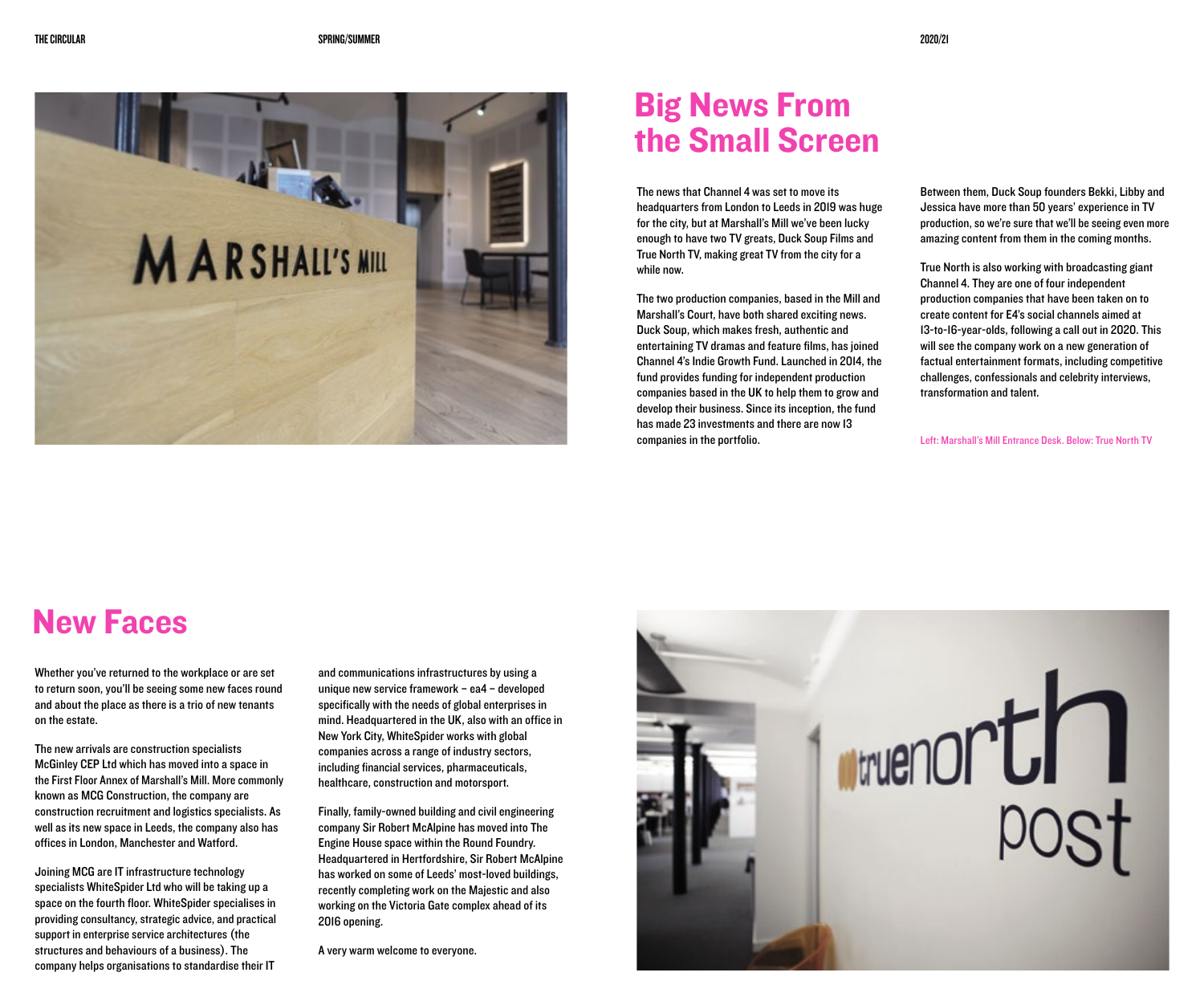Pilates

2nd Floor, Marshall's Mill £4 per session

run for 45 minutes each.

# What's on?

Thanks to social distancing and Covid safety measures, we're delighted that we will be able to run some events this summer. Taking place so far is the following:

> 12:00–12:45 13:00–13:45

# Yoga with Alex

Every Tuesday 12.00pm–1.45pm Beginners yoga: Advanced yoga:

Beginners yoga: Advanced yoga:

Every Thursday 12.00pm–1.45pm 12:00–12:45 13:00–13:45

Join Sally for a fun pilates session every Thursday. No sign up needed, just drop in at the times below with suitable clothing (gym clothes, comfy or loose clothes) with your own mat if you have one. These will be provided on the day however there is limited availability. Both sessions are the same ability and

6th Floor, Marshall's Mill £5 per session

Stretch away any stress in a weekly yoga class with Alex. There are both beginners and advanced sessions available so all abilities are welcome.

To access the office, cross the court at the yard at the back of Marshalls Mill and go through the set of doors adjacent. You can either walk through reception to the courtyard or walk around the back of the mill. When you exit the lift, the office we are using is just on the right.

### Summer Party

Dates TBC Time TBC

### Location TBC

With lockdown restrictions continuing to ease, we're hopeful that we'll be able to have a good oldfashioned knees up this summer. We're monitoring the situation and don't have a date just yet, but we're hoping it will be some time in August. Fingers crossed we will see you there.







# What is The Circular?

It's been a couple of years since The Circular landed on desks, coffee tables and bars all around the estate, and with so many new faces in that time we're sure there will be many who have never even heard of it. So, what better time to have an introduction?

The Circular is a quarterly magazine distributed around the Marshall's Mill and Round Foundry estate. It features the latest news and updates from the eclectic abundance of businesses that are based here, whether that's new hires, new client wins or even new babies! We also share the latest news, menus and events from all the brilliant cafes and pubs in the area.

As well as the latest news, we're always interested to hear your views. Maybe you're passionate about making changes in your industry, or maybe you have a completely different passion outside of the workplace that you want to shout about. If you think you've got something interesting to talk to us about, let us know.

For all The Circular enquiries, please drop an email to Olivia on olivia@anitamorrisassociates.co.uk or have a chat with Lisa at Marshall's Mill reception.

Left: Yoga with Alex. Above: Round Foundry